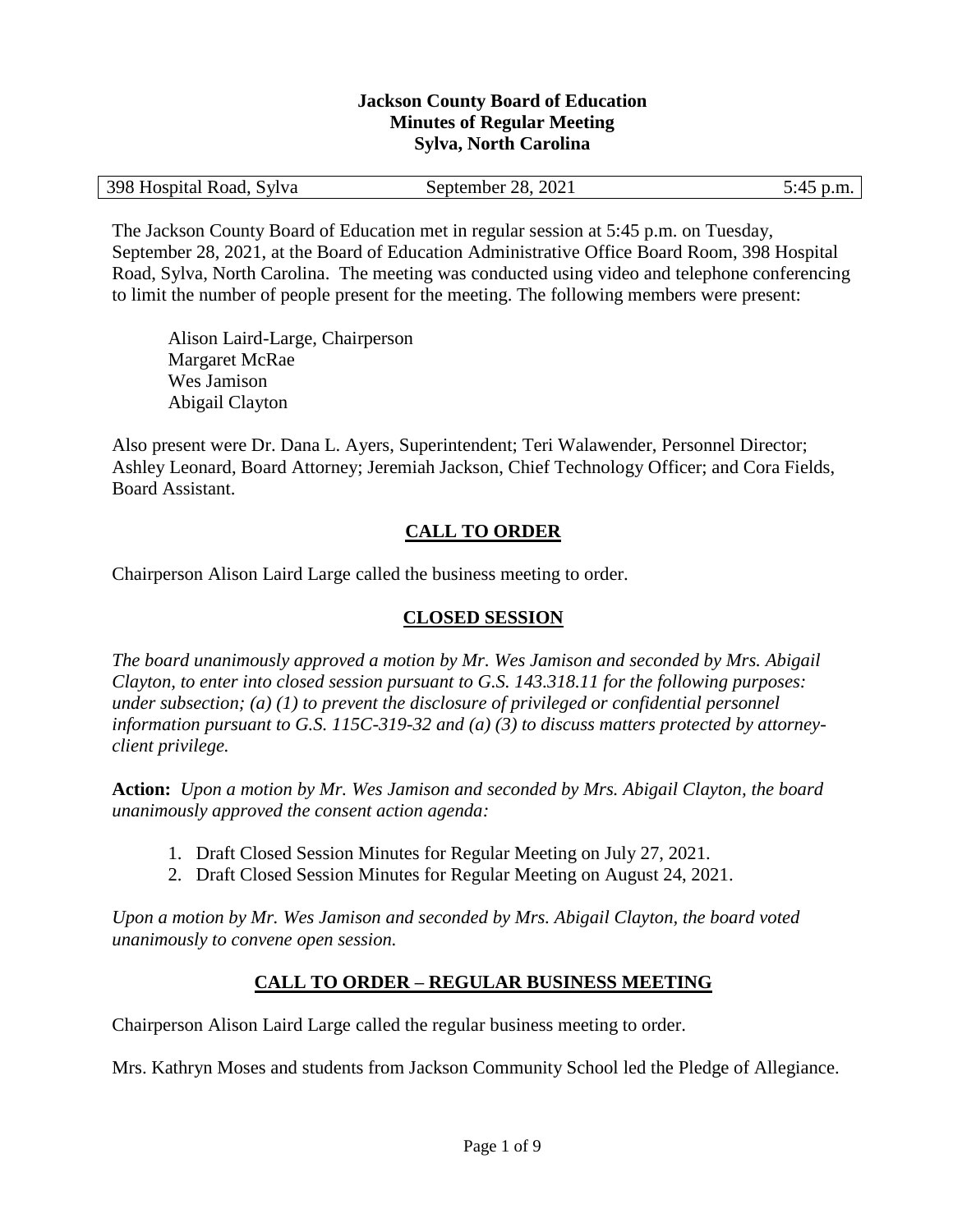## **APPROVAL OF AGENDA**

*Upon a motion by Mr. Wes Jamison and seconded by Mrs. Abigail Clayton, the board voted unanimously to approve the Agenda.*

## **OPEN SESSION FOR PUBLIC COMMENTS**

Mr. Keith Blaine emailed the following public comments and requested that it be read:

Dear Board Members, Jackson County Public School Staff, Teachers, Parents, Students and Guest, During an interview of NC Public School Superintendent Catherine Truitt on August 9, 2021, the following quotes from her are as follows:

Question: Are you adamantly opposed to the teaching of Critical Race Theory in our schools? Superintendent Truitt: *Yes, absolutely.* The idea that we have not made any progress towards a more perfect union since our country's founding and furthermore that our country is somehow inherently racist is not true and actually does damage to the way that we want to educate kids to have a better understanding of civics and what our government has done to make that more perfect union over the last 250 years.

Superintendent Truitt: What we really should be focusing on in schools is *not making kids social justice activists*; what we should be doing is being focused on helping kids be proficient readers and learn math so they can graduate from high school and choose the post-secondary plans of their choice and be successful. End of Quotes from Superintendent Truitt

Keith Blaine: I am requesting the Jackson County Elected Public School Board Members to VOTE to Oppose promoting and teaching Critical Race Theory in ALL Jackson County Public Schools which includes: 1) teacher/staff training and 2) teacher instruction and assignment to students.

The Critical Race Theory statement from the staff does not condemn or prohibit CRT training or instruction in Jackson County Public Schools.

Another quote from Superintendent Truitt from the same interviews:

Question: Is [Critical Race Theory] being taught in our schools right now?

Superintendent Truitt: There are tenets of Critical Race Theory for sure being taught in our schools as well as popping up in teacher trainings that districts are offering... The idea of wokeism is predominant in our schools through individual teachers.

Keith Blaine: Jackson County Public School students are the future leaders of our County, State, and Nation. Please do NOT ALLOW 'Wokeism' as Superintendent Truitt said in our schools. Stand up for what is right for our future leaders right here in Jackson County. Vote TONIGHT to STOP CRT in Jackson County Public Schools!!!

Thanks, Keith Blaine

Dr. John Edwards shared the following comments with the board: The goal of the petition to put the Bible back into public education, the purpose is to put the knowledge of the God of the Bible back into our public education curriculums, our courtrooms, and the general life, minds, and hearts of the people. Education without truth is valueless or harmful. Truthful information and disinformation are not equal. Truthful information helps to promote trust while disinformation promotes distrust, disloyalty, and anarchy. "We hold these truths to be self-evident, that all men are created equal, that they are endowed by their Creator with certain unalienable right…" (Declaration of Independence of the United States of America). The Bible affirms these truths that are self-evident. We are petitioning to enrich the learning experience of children by restoring Biblical content to teaching materials so they may know the God of the Bible. Educators must be allowed to utilize the Bible for educational purposes without fear of being bullied, criticized,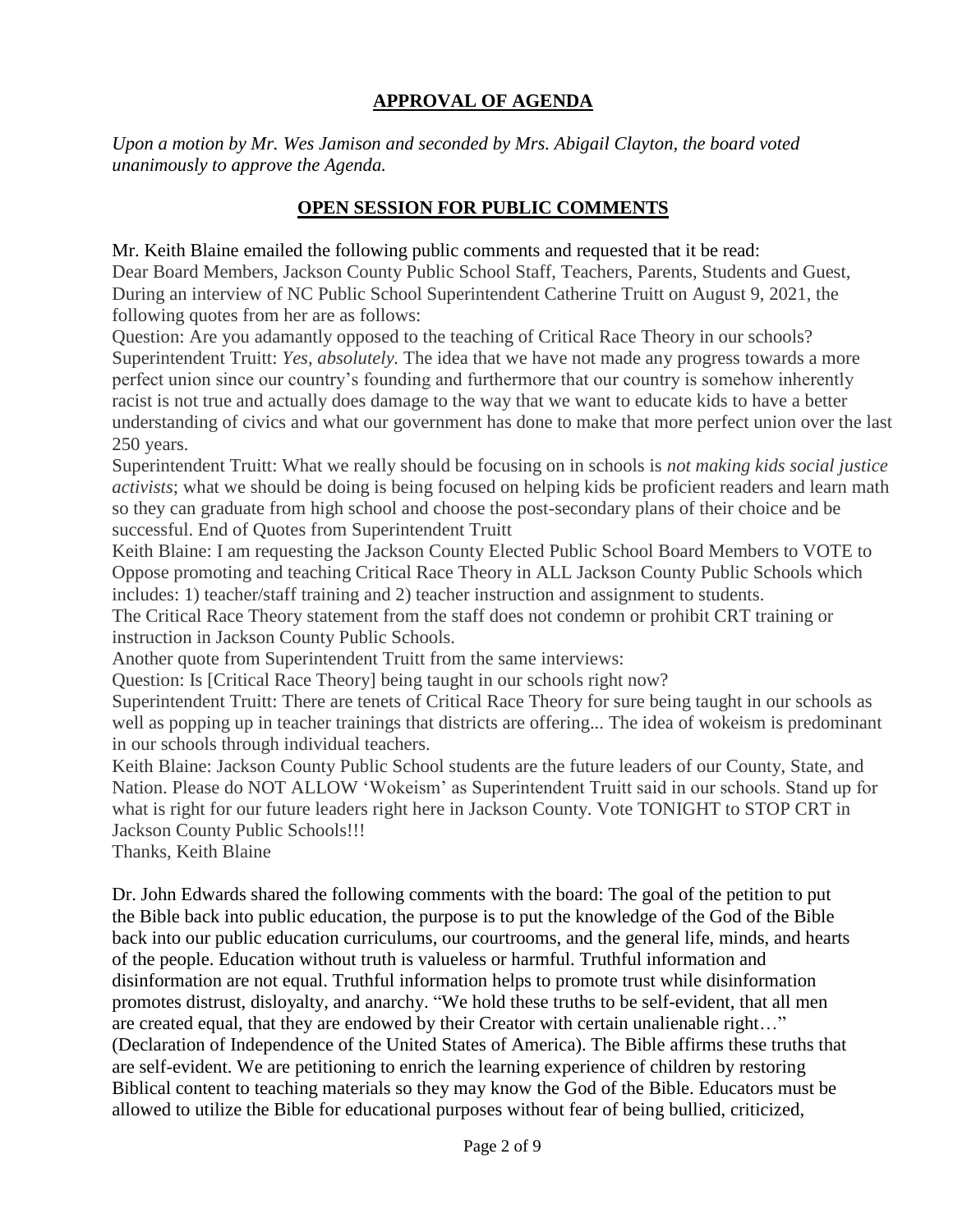ostracized, marginalized, or censured. Our educators also need to be free from fear of reprisal or loss of position. It will cost the state and taxpayers no additional load onto an already stretched budget of time, resources, and effort to make this change. Thank you, Dr. John V. Edwards, DDS

Mr. Matthew Shuler spoke to the board and said he supports what Dr. Edwards said concerning the bible, but more particularly allowing Gideon's or other organizations to be able to hand out the bible. Mr. Shuler passed out copies of the North Carolina Constitution and pointed out in Section 8 that it is a disqualification for office for any person who shall deny the being of Almighty God. He stated that if we don't allow for teaching about God that we are setting up our children to be disqualified to hold public office. He added that in Article IX Education, that religion, morality, and knowledge being necessary to good government and the happiness of mankind, schools, libraries, and the means of education shall forever be encouraged. He said that he still carries the bible that was given to him when he graduated that was signed by forty of his teachers. He encouraged Jackson County Public Schools to allow the bible to be used as a book of reference.

## **CONSENT ACTION AGENDA**

**Action:** *Upon a motion by Mr. Wes Jamison and seconded by Mrs. Abigail Clayton, the board unanimously approved the consent action agenda:*

A. Open Session Minutes of Regular Meeting of August 24, 2021.

## **INFORMATION AGENDA**

A. **Agenda Item**: Superintendent's Report **Presenter:** Dr. Dana L. Ayers, Superintendent

Dr. Ayers reported on the following items:

- 1. Dr. Ayers begin by thanking all JCPS staff, students, and families for the tremendous work they have done to make the first six weeks of school successful! She said that JCPS is fortunate to have a school system that remains "open for business" during tumultuous times as it relates to the pandemic. She added that it is fortunate that she has not had to make the difficult decision to close a school like many of the neighboring counties have had to do for safety and health reasons. She attributed JCPS's successful beginning to the staff and families. She thanked the staff and families for their incredible support and engagement.
- 2. Dr. Ayers shared that the JCPS COVID positivity rate as of this afternoon is 0.5% across the district. This is so exciting to know that JCPS is doing well with safety precautions, following the mask requirement, and keeping schools on schedule and open. It is vital to remain diligent in mitigating the spread and continuing with face-to-face instruction.
- 3. Over the last month, NCDPI released 2020-2021 state testing data. This data has reinforced the decision to implement a consistent district-wide curriculum and allowed our schools and directors to focus on specific academic areas to target. This year and for future years, JCPS will focus on uniform reading strategies, understanding and reading comprehension in the K-8 schools. With the new reading curriculum materials, the goal is to see growth and achievement for all students while they gain critical reading skills to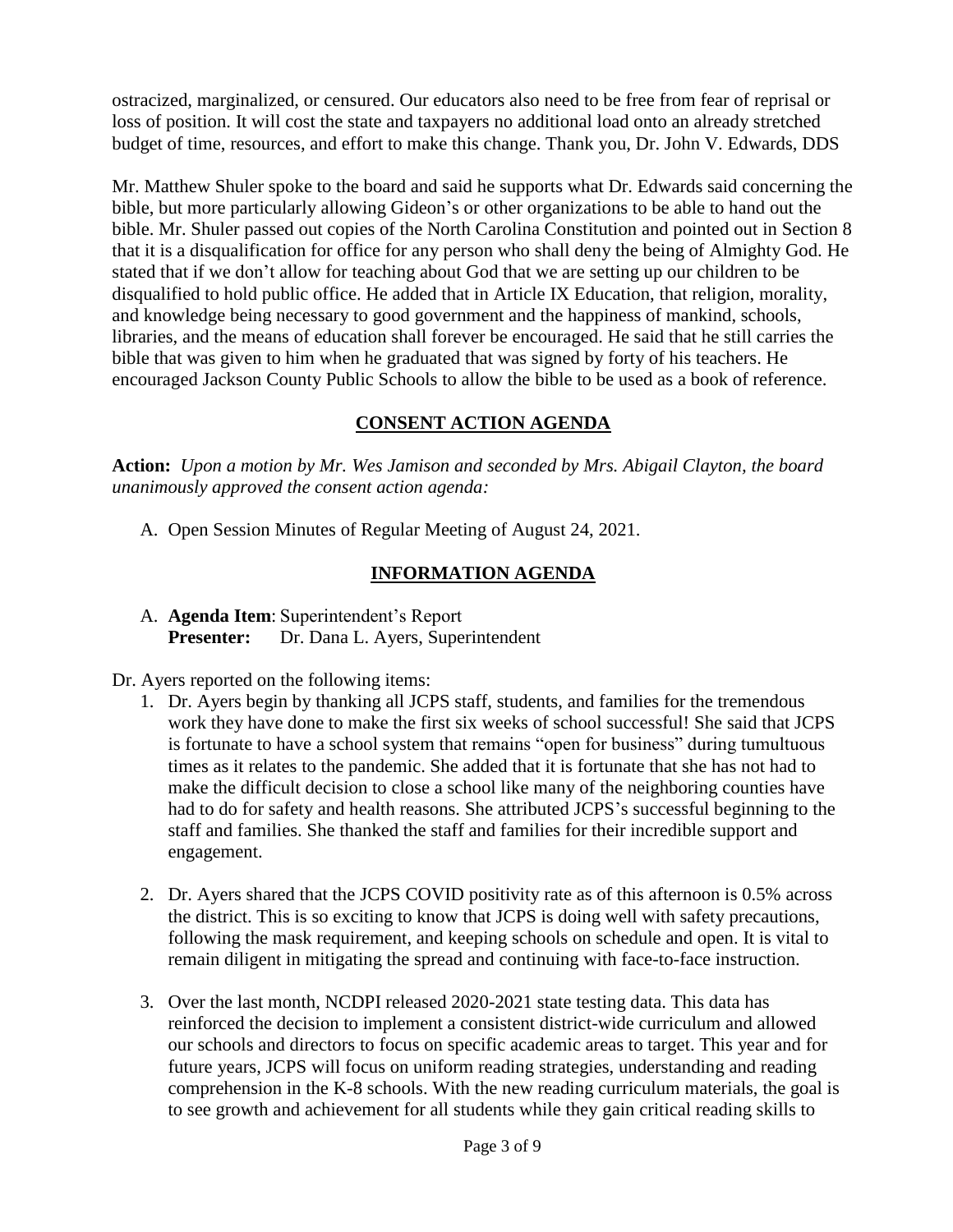last a lifetime. Dr. Ayers said she is most excited to announce that all the newly purchased Wit & Wisdom materials have arrived at the schools and are already in the hands of JCPS instructional staff!

- 4. Likewise, JCPS will continue to focus on improving state testing data results in mathematics. JCPS will continue to improve our math skills and student performance using the district curriculum purchased last year. NC state test data reflects that there are definite strengths in JCPS high school courses. Furthermore, the 2020-2021 graduation rate is 92.9%. This is the highest in the western NC region and JCPS ranks 8th in the state!
	- 5. On the athletic front, Dr. Ayers offered a big shout out to all JCPS coaching staff. The coaches are working extremely hard and are very dedicated to the student-athletes. In high school sports, the Blue Ridge Bobcats volleyball team has a 1-5 record while the men's soccer team is 2-1. The SMHS volleyball team has a 7-6 record and are travelling to West Henderson today. The Mustang varsity football team is 3-2 and will host West Henderson Friday evening for homecoming. The men's varsity soccer team is 8-3-1, while our cross country, tennis and golf teams are playing well too. She encouraged families and communities to attend athletic events at all the JCPS schools and support the student-athletes.
	- 6. The SMHS marching band has been busy too. They participated in their first competition of the season this past week and walked away with the following awards: 2nd place colorguard, 2nd place drum major, 1st place percussion, music and visual, and 2nd place in their class. Way to go marching Mustangs! They will be competing again this Saturday, October 2nd in Bristol, TN.
	- 7. Finally, she encouraged families and community members to participate in the Blood Drive hosted at Cullowhee Valley School on Wednesday, October 6th from 12:00-5:00. JCPS has an extremely supportive community here in Jackson County and we are grateful for what is done for our students, staff, and families. She also thanked the families and community who support the school system in a kind and respectful manner. She stated that through the interactions with our staff, their participation in Board of Education meetings and attendance at athletic events, it is abundantly clear that the Jackson County community is committed to the success and growth of Jackson County Public Schools!
	- B. **Agenda Item:**EC Compliance Indicators **Presenter:** Kelly Doppke, Student Support Services Director

The JCPS EC department is responsible for reporting data on 14 indicators to NCDPI annually. The indicators are used as part of our state and federal monitoring requirements and the data helps the district as we plan for program improvement. JCPS recently received a report on two indicators: Indicator 11 - reflects the percentage of students for whom a referral was received, and placement determined within 90 days. JCPS remained at 100% for indicator 11, it is important to point out that this indicator was based on 18-19 data and is likely to be lower next year. During the spring of 2020, JCPS did not have access to students in a face-to-face manner to complete some of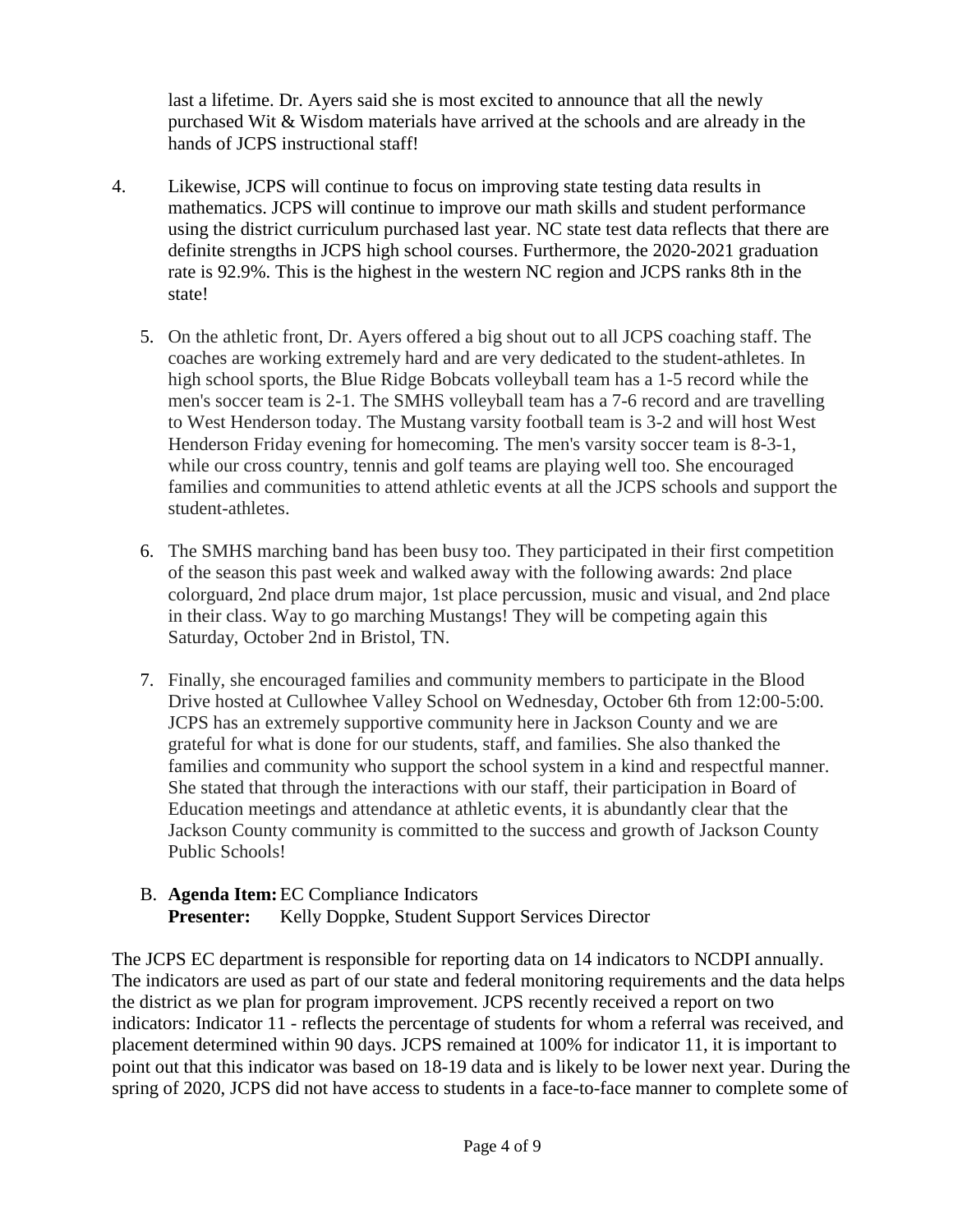these timelines. The EC department is responding to these delays on a case-by-case manner and discussing compensatory services and academic recover for students with disabilities. Indicator 12 is a similar data point, but reflects on the Child Find process for preschool aged students with disabilities. The goal is to evaluate and determine eligibility by a student's 3<sup>rd</sup> birthday. This data is based on real 19-20 numbers, and JCPS saw a dramatic difference from 100% in all previous years to 78% this year. Since the percentage is below 90% on this indicator, JCPS is awaiting directions from DPI for corrective action. It is important to point out that this non-compliance is a direct result of COVID closures, and has impacted our entire state and nation. Locally, JCPS is on target this year to meet this compliance standard for 21-22.

C. **Agenda Item:** State Data Release Update **Presenter:** Adam Holt, Director of Testing and Accountability

Mr. Holt informed the board that the data was released by NCDPI and approved by the NC State School Board in early September. Just a reminder that no testing occurred during the 2019-2020 school year and no data was released. Federal and State Accountability Waivers are in place for this year and the following data has been waived and will not be released: School Performance Grade Calculations (This is the letter Grades that schools receive), All Federal and State Identification (Comprehensive Support and Improvement (CSI), Targeted Support and Improvement (TSI), or Low Performing Schools, and School Accountability Growth from EVAAS. The data is very difficult to compare to pre-pandemic 2019 data. There is a link to the full data release on the JCPS homepage and select the Testing and Accountability Department page. On a normal year, all assessments are held to a 95% participation rate. This was waived for this past school year. However, our schools worked very hard to assess all students. Mr. Holt stated that he appreciated our schools and students for participating in assessments last school year. Out of 239 assessed assessments and subgroups, we met the 95% participation requirement in 216 areas. That is 90% of all assessment areas and subgroups. A couple of areas that we did not meet on for our All Students Group are EOC Biology, ACT, and ACT WorkKeys. The curriculum department is working to make improvements in this area quickly. They have implemented Wit & Wisdom as a K-8 ELA curriculum resource to increase our reading proficiency. Mr. Holt added that we are very proud of our graduation rate and our continued support of our secondary schools in supporting our students as they graduate high school.

D. **Agenda Item:**COVID Testing at JCPS Schools Update **Presenter:** Kelly Doppke, Student Support Services Director

Mrs. Doppke informed the board that JCPS will begin free voluntary COVID testing for students and staff. Mrs. Doppke said that this optional testing utilizes pooling where up to 25 individuals can be screened using a single test. Each student in a class, pod, or cohort swabs their own nose and places the swab in a tube with the others, which are analyzed as a single sample. This provides population-level data so school leaders can make informed public health decisions at a fraction of the cost. If the test result is positive, an intervention can be made to prevent a possible outbreak.

- E. **Agenda Item:** Audit and Budget Update
	- **Presenters:** Mrs. Kristie Walker, Chief Financial Officer

Mrs. Walker informed the board that due to the lack of an approved state budget, JCPS is still operating under a temporary budget resolution that will be reassessed in early October. Mrs.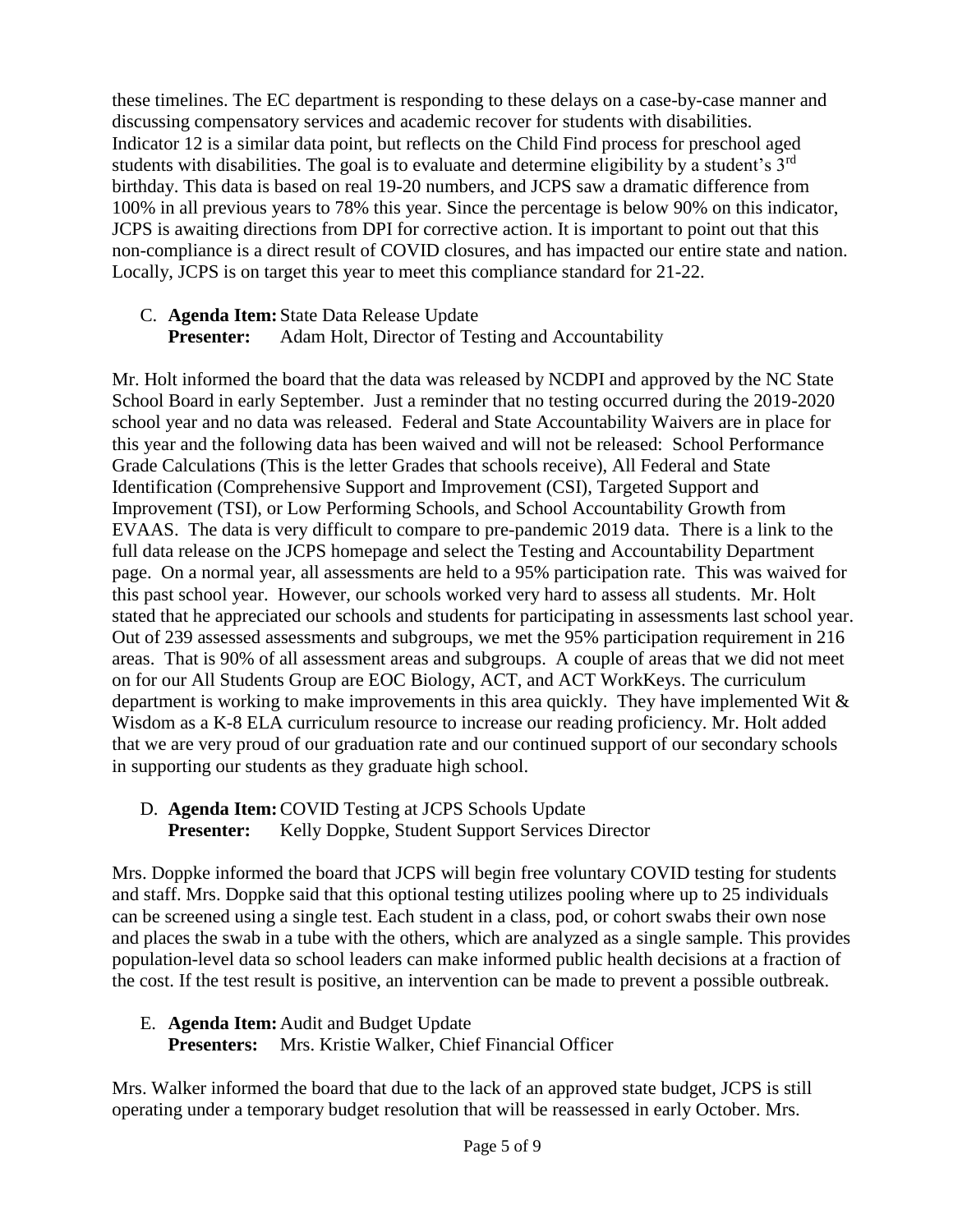Walker also informed the board that JCPS recently had their annual external audit that looked at compliance, internal controls, and transactions. The audit observed no findings and showed an increase in the local fund balance of approximately \$200,000.

F. **Agenda Item**: Unaudited Financial Summary **Presenter:** Mrs. Kristie Walker, Chief Financial Officer

Mrs. Walker presented the Unaudited Financial Summary as of September 28, 2021.

# **ACTION AGENDA**

A. **Agenda Item:** Memorandum of Understanding Westbridge Pre-Employment Transition **Services Presenter:** Kelly Doppke, Student Support Services Director

Mrs. Doppke presented the MOU for Westbridge Pre-Employment Transition Services, formerly known as Webster Enterprises, and asked for board approval.

**Action**: *Upon a motion by Mr. Wes Jamison and seconded by Mrs. Abigail Clayton, the board voted unanimously to approve the Memorandum of Understanding Westbridge Pre-Employment Transition Services.*

B. **Agenda Item:**E-Rate Teacher Laptop Purchase **Presenter:** Jeremiah Jackson, Chief Technology Officer

Mr. Jackson informed the board that JCPS has applied for Federal E-Rate Emergency Contingency Funding for the 2021-2022 school year, to provide chromebooks for two grade levels. Mr. Jackson provided copies of the quotes and selected Y&S Technologies as the best option that met JCPS specifications and asked for board approval.

**Action**: *Upon a motion by Mr. Wes Jamison and seconded by Mrs. Margaret McRae, the board voted unanimously to approve the E-Rate Teacher Laptop purchase from Y&S Technologies.*

C. **Agenda Item:** Promethean Panel Purchase **Presenter:** Jeremiah Jackson, Chief Technology Officer

Mr. Jackson presented the bid for the purchase of Promethean Panels for the school and asked for board approval.

**Action**: *Upon a motion by Mr. Wes Jamison and seconded by Mrs. Abigail Clayton, the board voted unanimously to approve the Promethean Panel purchase.*

D. **Agenda Item:** Authorization for Jackson County Recreation and Parks Department to make improvements to the Fairview Elementary School Youth Complex **Presenter:** Dr. Dana Ayers, Superintendent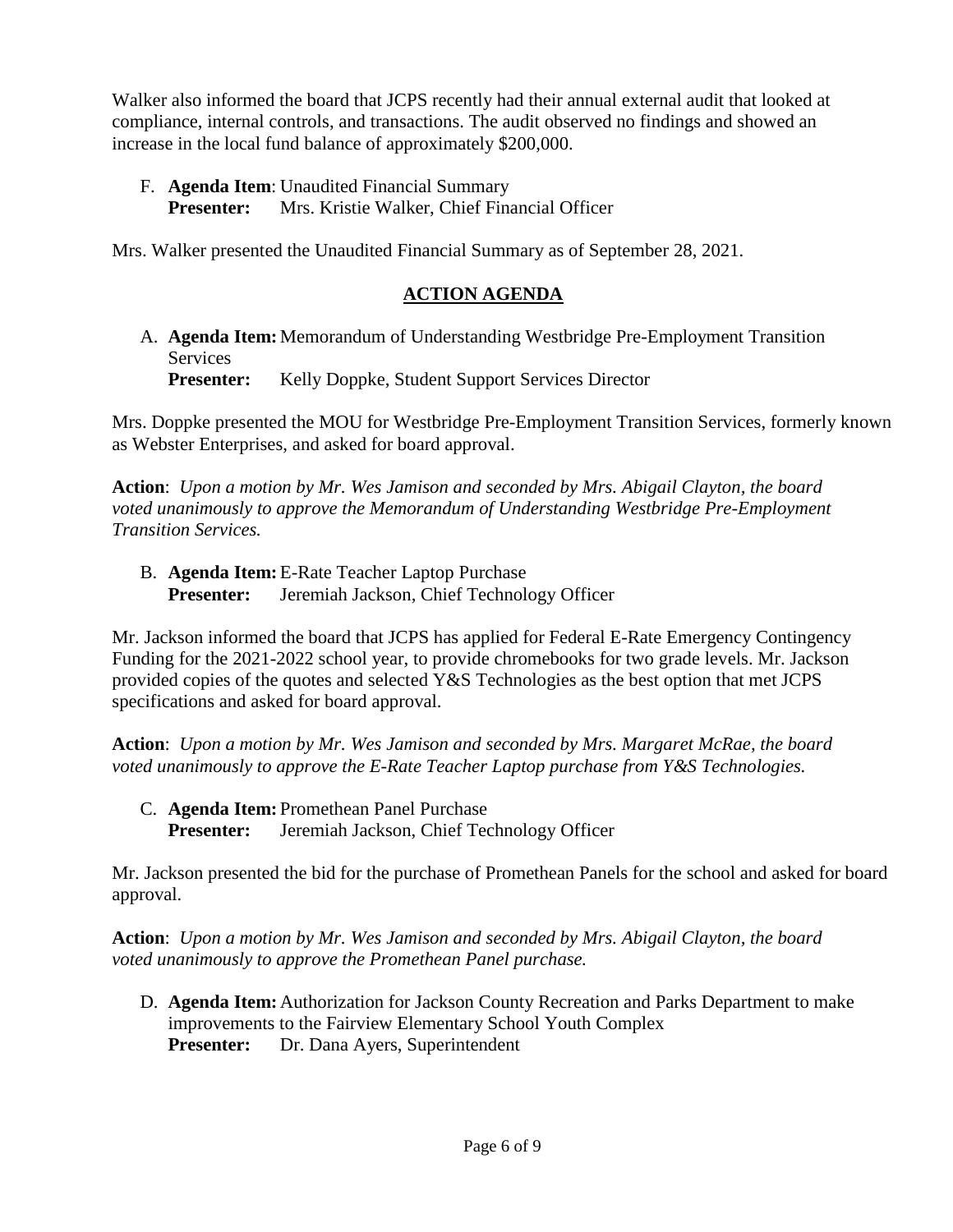Dr. Ayers presented a request by the Jackson County Recreation and Parks Department for authorization to make improvements to the Fairview Elementary School Youth Sports Complex. and asked for board approval.

**Action**: *Upon a motion by Mr. Wes Jamison and seconded by Mrs. Abigail Clayton, the board voted unanimously to approve the Authorization for Jackson County Recreation and Parks Department to make improvements to the Fairview Elementary School Youth Sports Complex.* 

E. **Agenda Item:** Architect's Services Proposal **Presenter:** Dr. Dana Ayers, Superintendent

Dr. Ayers presented the Architect's Services Amendment #1. Dr. Ayers informed the board that the original architect's contract issued June 23, 2000 needed to be amended to reflect the change in the company name under which Mr. John Cort, principal architect, is employed, from Cort Architectural Group to McMillan Pazdan Smith PLLC and asked for board approval.

**Action**: *Upon a motion by Mr. Wes Jamison and seconded by Mrs. Abigail Clayton, the board voted unanimously to approve the Architect's Services Amendment #1.*

F. **Agenda Item:**Review Mask Mandate **Presenter:** Dr. Dana L. Ayers, Superintendent

Dr. Ayers reviewed the current JCPS mask policy that requires all students, staff, and educational visitors to wear masks when indoors. She said that the JCPS COVID numbers have remained low as a result of masking, social distancing, hand washing, and good custodial practices. As required by the Department of Public Instruction the board will review COVID procedures monthly.

**Action**: *Upon a motion by Mr. Wes Jamison and seconded by Mrs. Abigail Clayton, the board voted unanimously to approve the Mask requirement for all students, staff, and educational visitors in grades PreK through 12, regardless of vaccine status.*

G. **Agenda Item:**BOE Meeting Location for October 2021 **Presenter:** Dr. Dana L. Ayers, Superintendent

Dr. Ayers requested the board change the location for the October 26, 2021 Board of Education meeting from Cullowhee Valley Elementary School to the Central Office Board Room, to help limit the number of visitors to the school, and asked for board approval.

**Action**: *Upon a motion by Mr. Wes Jamison and seconded by Mrs. Abigail Clayton, the board voted unanimously to approve the Central Office location for the October 28, 2021 board meeting.*

- G. **Agenda Item:** Field Trips **Presenter:** Dr. Dana L. Ayers, Superintendent
	- 1. FES, Grade 3 Planetarium, Young Harris, GA, 10-13-2021, TT7056.
	- 2. FES, Grade 4 Ripley's Aquarium, Gatlinburg, TN, 04-07-22 to 04-08-22, TT7005.
	- 3. FES, Grade 5 Ripley's Aquarium, Gatlinburg, TN, 03-09-22 to 03-10-22, TT7048.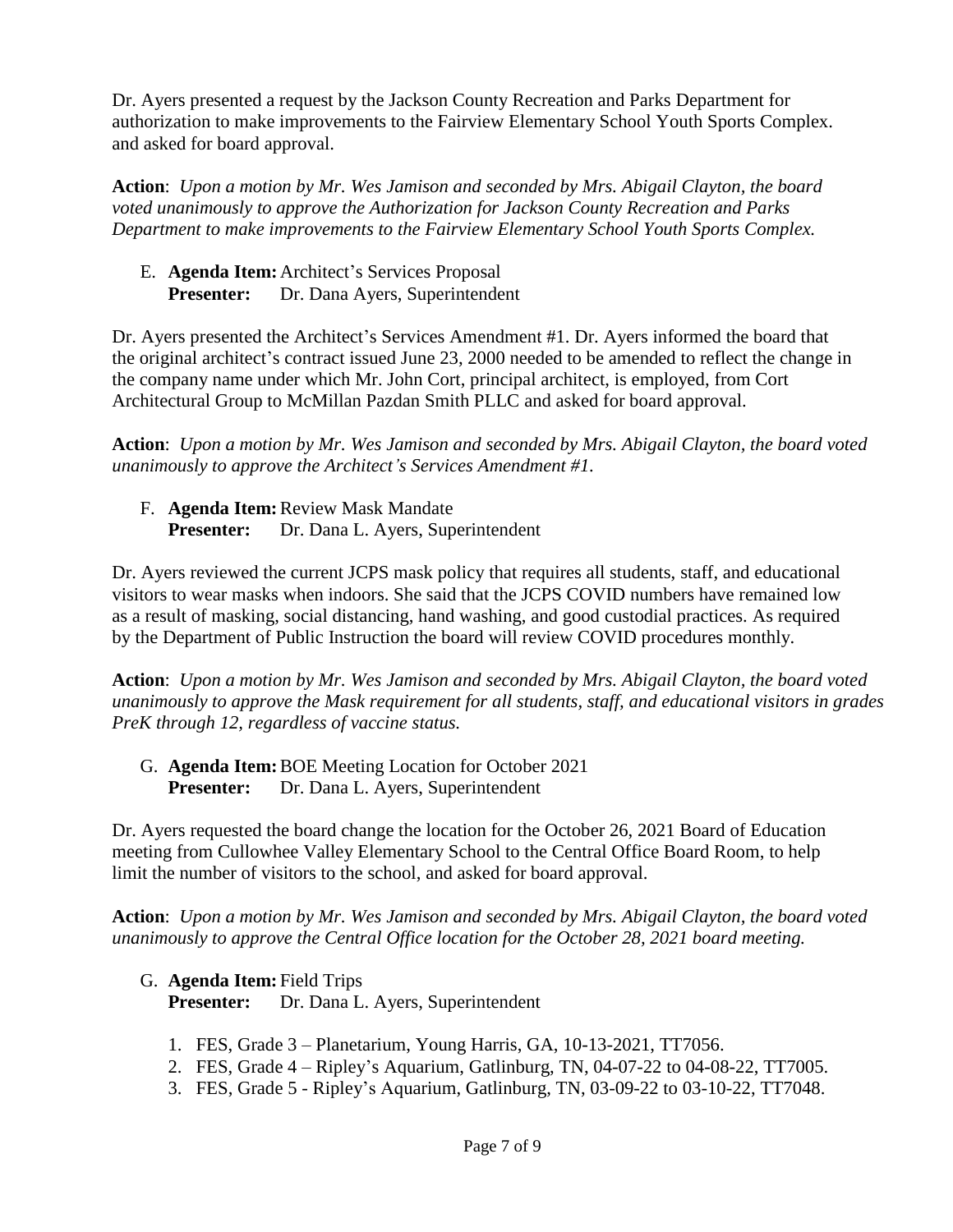Dr. Ayers reviewed the above listed field trips and asked for board approval.

**Action**: *Upon a motion by Mr. Wes Jamison and seconded by Mrs. Abigail Clayton, the board voted unanimously to approve the above listed field trips.*

### **PERSONNEL ACTION AGENDA**

**Action:** *Upon a motion made by Mr. Wes Jamison and seconded by Mrs. Abigail Clayton, the board voted unanimously to approve the personnel agenda as recommended by Dr. Dana Ayers. The board unanimously approved the following recommendations:*

#### **Employee Recommendations:**

- 1. Ayres, Chloe Afterschool Assistant, FES
- 2. Bishop, Johnnie Nell Extension of Temporary Custodial Hours, CVES
- 3. Bishop, Johnnie Nell Substitute Bus Monitor, CVES
- 4. Buchanan, Amanda School Nutrition Assistant, SCES
- 5. Capps, Kathryn Substitute School Nutrition Assistant, BRS
- 6. Clawson, Gail Instructional Support Assistant, SCES
- 7. Copeland, Debra Extension of Temporary Custodial Hours, CVES
- 8. Deal, Tyson Afterschool Assistant, CVES
- 9. DeSilva, Priyangani EC Teacher Assistant, CVES
- 10. Elders, Melissa School Nutrition Manager, SMES
- 11. Fiskeaux, Kim Homebound Tutor, SCES
- 12. Freesman, Jillian Afterschool Assistant, CVES
- 13. Gobar, Penelope Afterschool Assistant, CVES
- 14. Goranson, Olena School Nutrition Assistant, FES
- 15. Haigler, Shirley Homebound Tutor, SMHS
- 16. Holden-Brown, Tammy Bus Driver, SMHS
- 17. Howerton, Caleigh Afterschool Assistant, FES
- 18. Inestroza, LeAnn Substitute Bus Driver, CVES
- 19. Jeleniewski, Paige Homebound Tutor, SMHS
- 20. Joyner, Alexandria Homebound Tutor, CVES
- 21. Joyner, Alexandria Afterschool Assistant, CVES
- 22. Kabinoff, Beth Afterschool Assistant, CVES
- 23. King, Morgan Teacher, SMES
- 24. Laws, Kaylah Homebound EC Teacher, SCES
- 25. Lunsford, Hannah Afterschool Assistant, CVES
- 26. Macke, Stacy Homebound Tutor, SMHS
- 27. Massingale, Michelle Teacher, CVES
- 28. Mathis, Susan Afterschool Assistant, FES
- 29. Mayes, Kathryn EC Bus Monitor, CVES
- 30. McGuinn, Alexis Afterschool Assistant, CVES
- 31. McKee, Kelly Finance Administrative Specialist, Central Office
- 32. McMahan, Patricia School Nutrition Assistant, CVES
- 33. Montesano, Stefani Afterschool Assistant, FES
- 34. Montieth, Jennifer Afterschool Assistant, CVES
- 35. Murcia, Irma School Nutrition Assistant, SMES
- 36. Myers, Gail Instructional Support Assistant, CVES